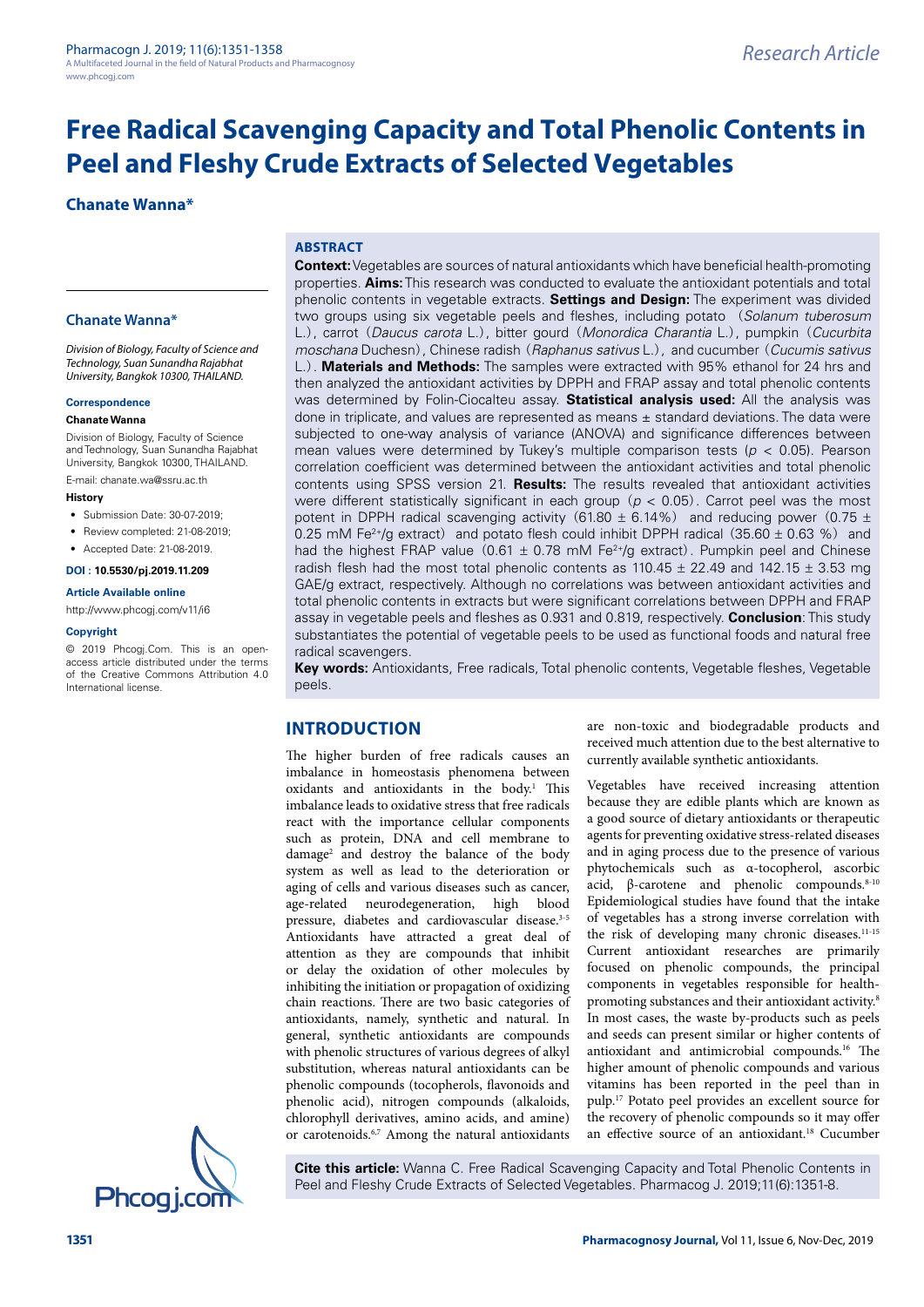peel is considered a cheap source of flavonoids and can be used as a potential source of antioxidant for industrial applications.19 It has been shown that only fleshy part of the pumpkin is used in the food processing industry and 18-21% of the fruit is generated as pumpkin waste.20 Carrot processing peel is usually discarded or used as animal feed which is high in phenolics and antioxidant properties which could be considered for value-added utilization.<sup>21</sup> Vegetable peels may be a great source of bioactive compounds especially antioxidants to utilize in the food industry. Furthermore, bitter gourd is an important vegetable grown in tropical and sub-tropical regions for biologically active compounds and its medicinal properties.<sup>22</sup> Numerous studies confirm that the consumption of vegetables such as carrots, radishes, beets, pumpkin, broccoli, spinach, potato, bitter gourd and mushrooms where they contain high fiber and antioxidants to help the digestive system and excretory system regular, reduce the risk of colon cancer, lower cholesterol and reduce blood sugar levels as well as other diseases associated with free radicals.8,15,17,23-28

All of these aspects explain the increasing interest in vegetables that have been manifested in the past few years. Though many other vegetables have been investigated in the antioxidants generally there is still a need to find more information concerning the antioxidant potential of them as they are safe and also bioactive. Besides, it should be noted that the result may vary according to the geographical location, soil in which the plant is grown, season, varieties and method of extraction. Thus, the current study was undertaken to elucidate the antioxidant activity by DPPH and FRAP assay and determine total phenolic compounds by Folin-Ciocalteu assay from these selected local vegetable peels and fleshes in Thailand. The correlation between the antioxidant capacity and total phenolic contents was also determined to serve for human consumption which is safe and health-promoting, using as a nutraceutical and as a food preservative and the basic information to advanced research in further.

# **MATERIALS AND METHODS**

#### Chemicals and reagents

All chemicals and reagents used in this study, such as 2,2-diphenyl-1-picrylhydrazyl (DPPH), 6-hydroxy-2,5,7,8-tetramethyl chroman-2-carboxylic acid (Trolox) 2,4,6–tris (2-pyridyl)-s-triazine (TPTZ), gallic acid monohydrate and Folin-Ciocalteu's phenol reagent were purchased from Sigma Chemical Company (St. Louis, MO, USA) and LOBA Chemie PVT. LTD., India. Other chemicals used (hydrochloric acid, acetic acid, sodium acetate, iron (III) chloride hexahydrate, ferrous (II) sulfate, sodium carbonate anhydrous and ethanol) were of analytical grade.

#### Vegetable samples

Six samples of fresh vegetable peels and fleshes were collected from the local market to conduct this study. The vegetables used for analysis were potato, carrot, bitter gourd, pumpkin, Chinese radish and cucumber (Table 1).

#### Preparation of extracts

To clean out and both peels and fleshes were cut into small pieces. Then they were dried in a hot air oven at 50°C until dry and their weights were

recorded. The six vegetable samples of both peel and flesh groups were weighed. By weighing the peel 6 g of added ethanol 10 ml and weigh the flesh 15 g of added ethanol 25 ml (3: 5 w/v) macerated for 24 hours between both groups after that filters out the residue by filter paper. Bring the liquid to filter out the ethanol using a rotary evaporator at 80 <sup>o</sup>C until a viscous substance and dried by freeze dryer, dried extracts weighed and recorded. Store the extracts within the sealed container in the refrigerator to be tested for antioxidant activity and total phenolic compounds in the extracts.

# 2, 2-Diphenyl-1-picrylhydrazyl (DPPH) radical scavenging activity assay

This assay was used to evaluate the antioxidant activity of extracts from purple to yellow through 2, 2-diphenyl-1-picrylhydrazyl (DPPH) scavenging system and determined using the method outlined by Seephonkai et al. (2011).<sup>29</sup> The stock of 0.3 mM DPPH solution was prepared by dissolving 5.9 mg DPPH powder in 50 ml of ethanol, sealed in aluminum foil and kept in a fridge. A100 μl aliquot of the extract was mixed with 900 μl of freshly prepared 0.3 mM DPPH solution. The mixture was shaken vigorously and kept in dark for 30 min at room temperature. The reaction mixture was measured against a blank (ethanol) at 515 nm with a UV-VIS spectrophotometer (Thermo GENESYS 20). Each free radical scavenging activity assay was carried out in triplicate from the same extract to determine their reproducibility and the results were expressed as the percentage of free radical DPPH scavenging activity of the extract using Trolox as a positive control in two groups was calculated as:

DPPH scavenging activity (%) =  $[(A_{\text{control}} - A_{\text{sample}})/A_{\text{control}}] \times 100$ 

Where,  $A_{control}$  is the absorbance of control solution containing only DPPH

A<sub>cample</sub> is the absorbance of extract in DPPH solution

#### Ferric reducing antioxidant power (FRAP) assay

The ferric reducing ability of different extracts was estimated by the method of Benzie and Strain (1996).<sup>30</sup> This assay uses antioxidants as reductants in the redox-linked colorimetric method. The FRAP reagent was prepared by mixing 0.2 M acetate buffer, pH 3.6 (0.2 M acetic acid 46.3 ml and 0.2 M sodium acetate 3.7 ml), 1 mM TPTZ (2,4,6-tris (2 pyridyl)-s-triazine) in 40 mM HCl and 20 mM FeCl<sub>3</sub>•6H<sub>2</sub>O in the ratio of  $10:1:1$  to mix the working reagent and then incubate  $37^{\circ}$ C for 20 min. Triplicates of 100 μl of extract were added with 1.5 ml of FRAP reagent and kept in dark for 30 min at room temperature. The reduction of ferric  $(Fe<sup>3+</sup>)(colorless)$  to ferrous  $(Fe<sup>2+</sup>)$  (blue) can be monitored by measuring absorbance at 595 nm wavelength using a UV-VIS spectrophotometer after 30 min. Calibration curve of ferrous (II) sulfate (FeSO<sub>4</sub>) at 0.2, 0.4, 0.6, 0.8, 1.0 and 1.2 mM  $Fe^{2+}$  equivalents was set up to estimate the activity capacity of samples. Result was expressed as mM of  $Fe^{2+}$ equivalents per gram of extract (mM  $Fe^{2+}/g$  extract).

### Determination of total phenolic contents (TPC)

A modified method by Tibuhwa (2014)<sup>31</sup> was used to determine the total phenolic content of the extracts. Briefly, Each 100 μl of extracts were mixed thoroughly with 900 μl of 10% Folin-Ciocalteau's reagent and

#### **Table 1: Taxonomic of vegetables selected for study.**

| Sample No. | <b>Vegetables</b> | <b>Scientific name</b>      | <b>Family</b>       |
|------------|-------------------|-----------------------------|---------------------|
|            | Potato            | Solanum tuberosum L.        | Solanaceae          |
| 2          | Carrot            | Daucus carota L.            | Apiaceae            |
|            | Bitter gourd      | Monordica Charantia L.      | Cucurbitaceae       |
| 4          | Pumpkin           | Cucurbita moschana Duchesna | Cucurbitaceae       |
|            | Chinese radish    | Raphanus sativus L.         | <b>Brassicaceae</b> |
| 6          | Cucumber          | Cucumis sativus L.          | Cucurbitaceae       |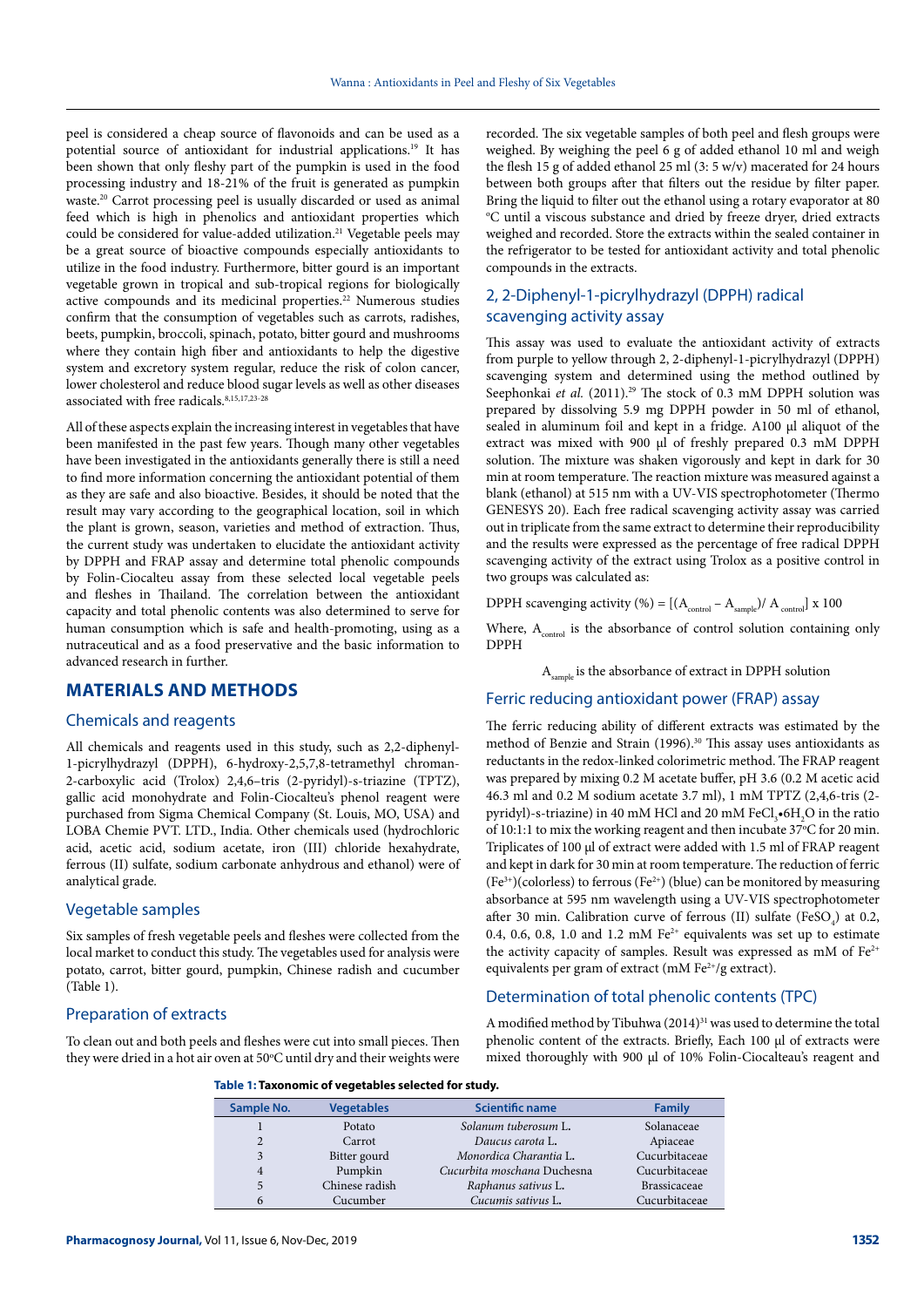kept for 8 min at room temperature. Then 400 μl of 7.5% (w/v) sodium carbonate was added to the mixture and was allowed to stand for 60 min. The absorbance of extract and prepared blank were measured at 765 nm for blue colored complex using UV-VIS spectrophotometer. The test was analyzed in triplicate and constructed the calibration curve with different concentrations of gallic acid at 1, 5, 10, 20, 40, 60 and 80 µg/ml. The results were expressed as milligram of gallic acid equivalents (GAE) per gram of extract (mg GAE/g extract).

#### Statistical analysis

All experiments were done in triplicate  $(n = 3)$ . The results were expressed as means ± standard deviations and analyzed by using Statistical Package for Social Sciences (SPSS version 21). The data were statistically analyzed using one-way analysis of variance (ANOVA) followed by Tukey's multiple comparison tests at 95% least significance difference ( $p < 0.05$ ). The Pearson correlation coefficient was used to determine the relationship between the antioxidant activity and total phenolic contents in sample extracts. Differences between means at *p* < 0.05 level were considered to be significant.

#### **RESULTS**

Vegetable peels and fleshes were macerated using 95% ethanol and concentrated using a rotary evaporator to obtain a viscous ethanolic extract. The ethanolic extracts were the viscous concentrated brown extracts and total yield of extracts were ranging from 1.90 to 6.78%. The highest yield was contributed to pumpkin flesh and had the lowest yield in bitter gourd peel (Table 2).

#### DPPH radical scavenging activity assay

The extracts from six vegetable peels and fleshes were continued to antioxidant activity test using DPPH assay which measures the ability to inhibit DPPH free radical happened. The results obtained from this study are the percentage of inhibition. Trolox was used as a standard in this test. Based on Table 3 and Figure 1, it found that vegetable peels were a statistically significant difference in anti-oxidation caused by DPPH free radicals (F-test = 58.98,  $p < 0.05$ ). The carrot peel could inhibit free radicals the highest as  $61.80 \pm 6.14$ %, followed by potato peel (59.02  $\pm$  6.64%), Chinese radish (41.30  $\pm$  2.84%), pumpkin

| Table 2: Total yield of crude extracts from vegetables. |  |  |  |  |  |
|---------------------------------------------------------|--|--|--|--|--|
|---------------------------------------------------------|--|--|--|--|--|

| <b>Vegetable samples</b> | <b>Extract yield (%)</b> |              |  |
|--------------------------|--------------------------|--------------|--|
|                          | Peel                     | <b>Flesh</b> |  |
| potato                   | 2.43                     | 4.35         |  |
| carrot                   | 3.86                     | 6.63         |  |
| bitter gourd             | 1.90                     | 2.75         |  |
| pumpkin                  | 4.29                     | 6.78         |  |
| Chinese radish           | 2.23                     | 3.65         |  |
| cucumber                 | 2.56                     | 3.13         |  |

**Table 3: The ability of antioxidants and total phenolic contents in the six vegetable peel extracts.**

| <b>Vegetable samples</b> | <b>DPPH</b> assay<br>(% inhibition) | <b>FRAP assay</b><br>$(mM Fe2+/g$ extract) | <b>Folin-Ciocalteau</b><br>(mg GAE/g extract) |
|--------------------------|-------------------------------------|--------------------------------------------|-----------------------------------------------|
| potato                   | $59.02 \pm 6.64$ <sup>c</sup>       | $0.59 \pm 0.06^{\mathrm{b}}$               | $75.48 \pm 11.05^{\text{a}}$                  |
| carrot                   | $61.80 \pm 6.14$ <sup>c</sup>       | $0.75 \pm 0.03$ <sup>c</sup>               | $87.90 \pm 3.45$ <sup>a</sup>                 |
| bitter gourd             | $19.37 \pm 0.97$ <sup>a</sup>       | $0.20 \pm 0.01$ <sup>a</sup>               | $91.17 \pm 21.09^{\text{a}}$                  |
| pumpkin                  | $37.04 \pm 1.52^{\mathrm{b}}$       | $0.56 \pm 0.07^{\mathrm{b}}$               | $110.45 \pm 22.49$ <sup>a</sup>               |
| Chinese radish           | $41.30 \pm 2.84^{\mathrm{b}}$       | $0.53 \pm 0.01^{\mathrm{b}}$               | $88.22 + 6.87$ <sup>a</sup>                   |
| cucumber                 | $24.08 \pm 0.59$ <sup>a</sup>       | $0.27 \pm 0.02$ <sup>a</sup>               | $51.95 \pm 10.61^{\text{ a}}$                 |
| trolox                   | $58.77 + 0.23^{\circ}$              | $\overline{\phantom{0}}$                   | $\overline{\phantom{0}}$                      |

Values are expressed as mean  $\pm$  SD (n = 3) of triplicate measurements. Different letters in the column indicate significant differences at  $p < 0.05$ .



**Figure 1:** The ability of antioxidants of extracts from the peel and flesh in six vegetables by DPPH assay compared to the standard solution (trolox) 0.5 mM.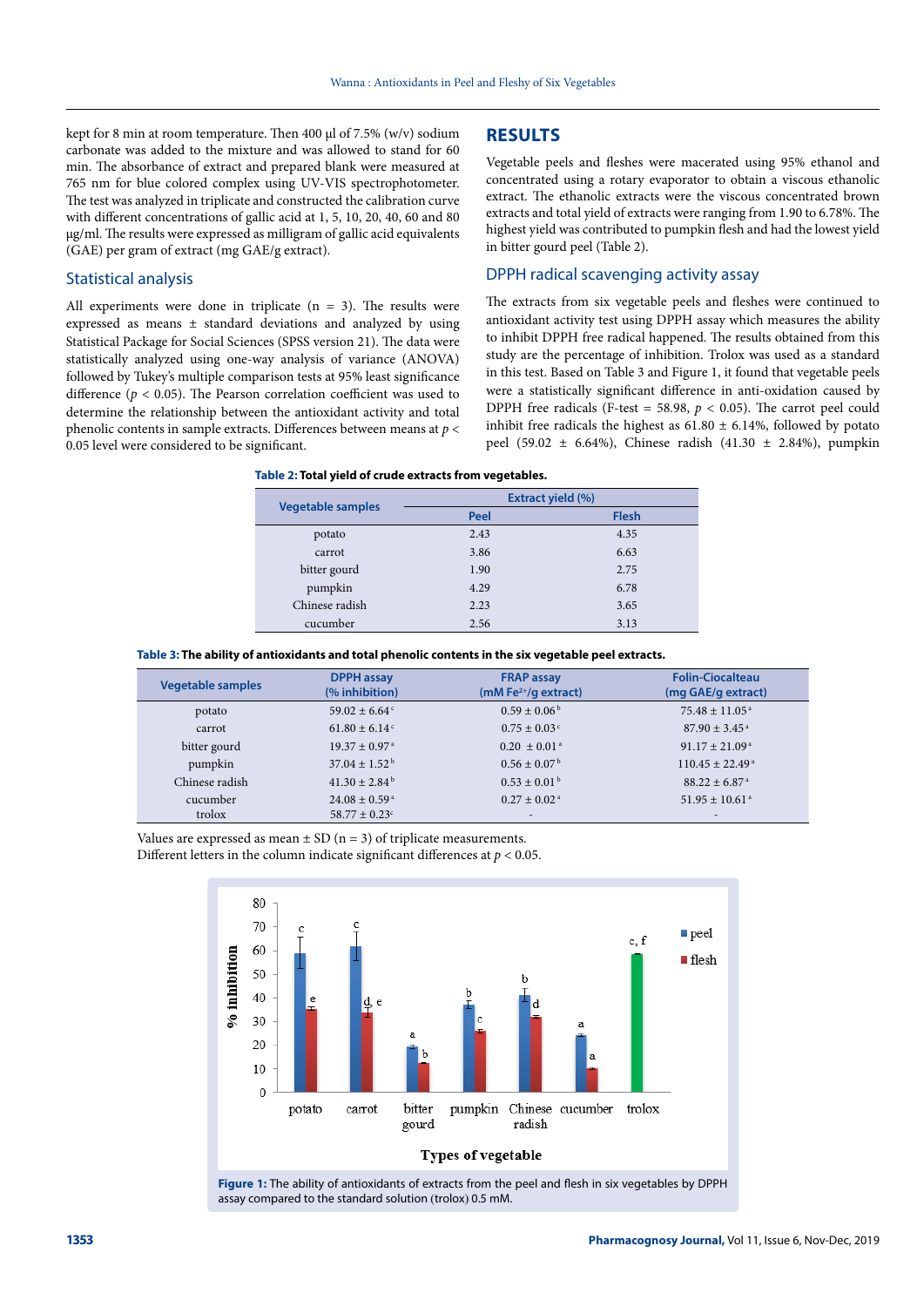$(37.04 \pm 1.52\%)$ , cucumber  $(24.08 \pm 0.59\%)$  and bitter gourd  $(19.37 \pm 0.59\%)$ 0.97%), respectively. The DPPH inhibition of carrot and potato peels was significantly different from other vegetable peels and higher than the positive control (trolox). This result indicated that the antioxidant activity of carrot and potato peels was better than trolox. The antioxidant activity of flesh extracts was statistically significant differences (F-test = 499.76,  $p < 0.05$ ). By order of their ability to inhibit the highest to the lowest as potato, carrot, Chinese radish, pumpkin, bitter gourd, and cucumber was equal to  $35.60 \pm 0.63\%$ ,  $33.86 \pm 1.92\%$ ,  $32.07 \pm 0.58\%$ ,  $26.10 \pm 0.71\%$ ,  $12.63 \pm 0.16\%$  and  $10.17 \pm 0.43\%$ , respectively (Table 4 and Figure 1). Percentage of inhibition in the potato flesh was not statistically different with carrot and Chinese radish flesh but unlike other types of flesh. It found that the DPPH inhibitory effect of peel was higher than flesh in all vegetables.

#### Ferric reducing antioxidant power (FRAP) assay

FRAP assay measures the electron-donating capacity of an antioxidant present in the test compound reacting with a ferric tripyridyltriazine (Fe3+-TPTZ) complex and forms a colored ferrous tripyridyltriazine (Fe<sup>2+</sup>-TPTZ). Ferrous (II) sulfate was used as the standard in this assay and produced the calibration curve against the standard to obtain the regression equation,  $y = 0.7114x + 0.2407$  with  $R<sup>2</sup>$  of 0.9995 (Figure 3). The reaction can be monitored ferrous ions (Fe<sup>2+</sup>) performed as the reducing power or FRAP value. When tested for antioxidant activity of the extracts from the peel and flesh of six vegetables by FRAP assay, that peel had anti-oxidation caused by Fe<sup>3+</sup> free radicals statistically significant difference (F-test = 79.00,  $p < 0.05$ ). By order of their ability to inhibit the highest to the lowest as carrot, potato, pumpkin, Chinese radish, cucumber and bitter gourd was equal to 0.75  $\pm$  0.03, 0.59  $\pm$ 0.06, 0.56  $\pm$  0.07, 0.53  $\pm$  0.01, 0.27  $\pm$  0.02 and 0.20  $\pm$  0.01 mM Fe<sup>2+</sup>/g extract, respectively (Table 3 and Figure 2). Carrot peel had the amount

of  $Fe<sup>2+</sup>$  different from other vegetables but the potato, pumpkin and Chinese radish peel were not statistically different and the antioxidant of extracts from flesh found a statistically significant difference (F-test = 64.45,  $p < 0.05$ ). The potato flesh had a highest value of  $0.61 \pm 0.08$  mM  $Fe<sup>2+</sup>/g$  extract, followed by the pumpkin, Chinese radish, carrot, bitter gourd and cucumber as  $0.56 \pm 0.02$ ,  $0.50 \pm 0.02$ ,  $0.38 \pm 0.01$ ,  $0.29 \pm 0.02$ and  $0.18 \pm 0.03$  mM Fe<sup>2+</sup>/g extract, respectively (Table 4 and Figure 2). Pumpkin flesh had the amount of Fe<sup>2+</sup> no differ statistically with potato and Chinese radish. It also found that the ability to reducing of their peel and flesh were mostly similar but carrot peel was greatly higher than carrot flesh.

#### Total phenolic contents

In this study was also measured total phenolic content. Total phenolic contents in the peel and flesh extracts of six vegetables was determined using Folin-Ciocalteu assay. Gallic acid was used as a standard in this test and produces a linear regression equation,  $y = 0.0090x + 1.0116$ with  $\mathbb{R}^2$  of 0.9997 (Figure 5). The total phenolic contents of ethanol extracts can be calculated using the regression equation obtained. From the results, it can be seen that the total phenolic contents of vegetable peel extracts were not a statistically significant differences (F-test = 1.42,  $p > 0.05$ ). In order to the highest to lowest are as the following of pumpkin, bitter gourd, Chinese radish, carrot, potato and cucumber equal to  $110.45 \pm 22.49$ ,  $91.17 \pm 21.09$ ,  $88.22 \pm 6.87$ ,  $87.90 \pm 3.45$ ,  $75.48$  $\pm$  11.05 and 51.95  $\pm$  10.61 mg GAE/g extract, respectively (Table 3 and Figure 4). Total phenolic contents of vegetable fleshes with a difference was statistically significant (F-test = 28.05, *p* < 0.05). The Chinese radish flesh had the highest of total phenolic contents as  $142.15 \pm 3.53$  mg GAE/g extract, followed by the carrots, pumpkin, and bitter gourd, potato and cucumber were  $132.02 \pm 10.91$ ,  $116.66 \pm 7.78$ ,  $108.49 \pm 10.91$ 13.91, 34.30  $\pm$  16.67 and 33.00  $\pm$  6.53 mg GAE/g extract, respectively

**Table 4: The ability of antioxidants and total phenolic contents in the six vegetable fleshy extracts.**

| <b>Vegetable samples</b> | <b>DPPH</b> assay<br>(% inhibition) | <b>FRAP assay</b><br>(mM Fe $2+$ /g extract) | <b>Folin-Ciocalteau</b><br>(mg GAE/g extract) |
|--------------------------|-------------------------------------|----------------------------------------------|-----------------------------------------------|
| potato                   | $35.60 \pm 0.63$ <sup>e</sup>       | $0.61 \pm 0.08$ <sup>e</sup>                 | $34.30 \pm 16.67$ <sup>a</sup>                |
| carrot                   | $33.86 \pm 1.92$ d,e                | $0.38 \pm 0.01$ <sup>c</sup>                 | $132.02 \pm 10.91^{\mathrm{b}}$               |
| bitter gourd             | $12.63 \pm 0.16^{\circ}$            | $0.29 \pm 0.02^{\mathrm{b}}$                 | $108.49 \pm 13.91^{\mathrm{b}}$               |
| pumpkin                  | $26.10 \pm 0.71$ <sup>c</sup>       | $0.56 \pm 0.02$ <sup>d,e</sup>               | $116.66 \pm 7.78$ <sup>b</sup>                |
| Chinese radish           | $32.07 \pm 0.58$ <sup>d</sup>       | $0.50 \pm 0.02$ <sup>d</sup>                 | $142.15 \pm 3.53^{\mathrm{b}}$                |
| cucumber                 | $10.17 \pm 0.43$ <sup>a</sup>       | $0.18 \pm 0.03$ <sup>a</sup>                 | $33.00 \pm 6.53$ <sup>a</sup>                 |
| trolox                   | $58.77 \pm 0.23$ <sup>f</sup>       | $\overline{\phantom{a}}$                     |                                               |

Values are expressed as mean  $\pm$  SD (n = 3) of triplicate measurements. Different letters in the column indicate significant differences at  $p < 0.05$ .

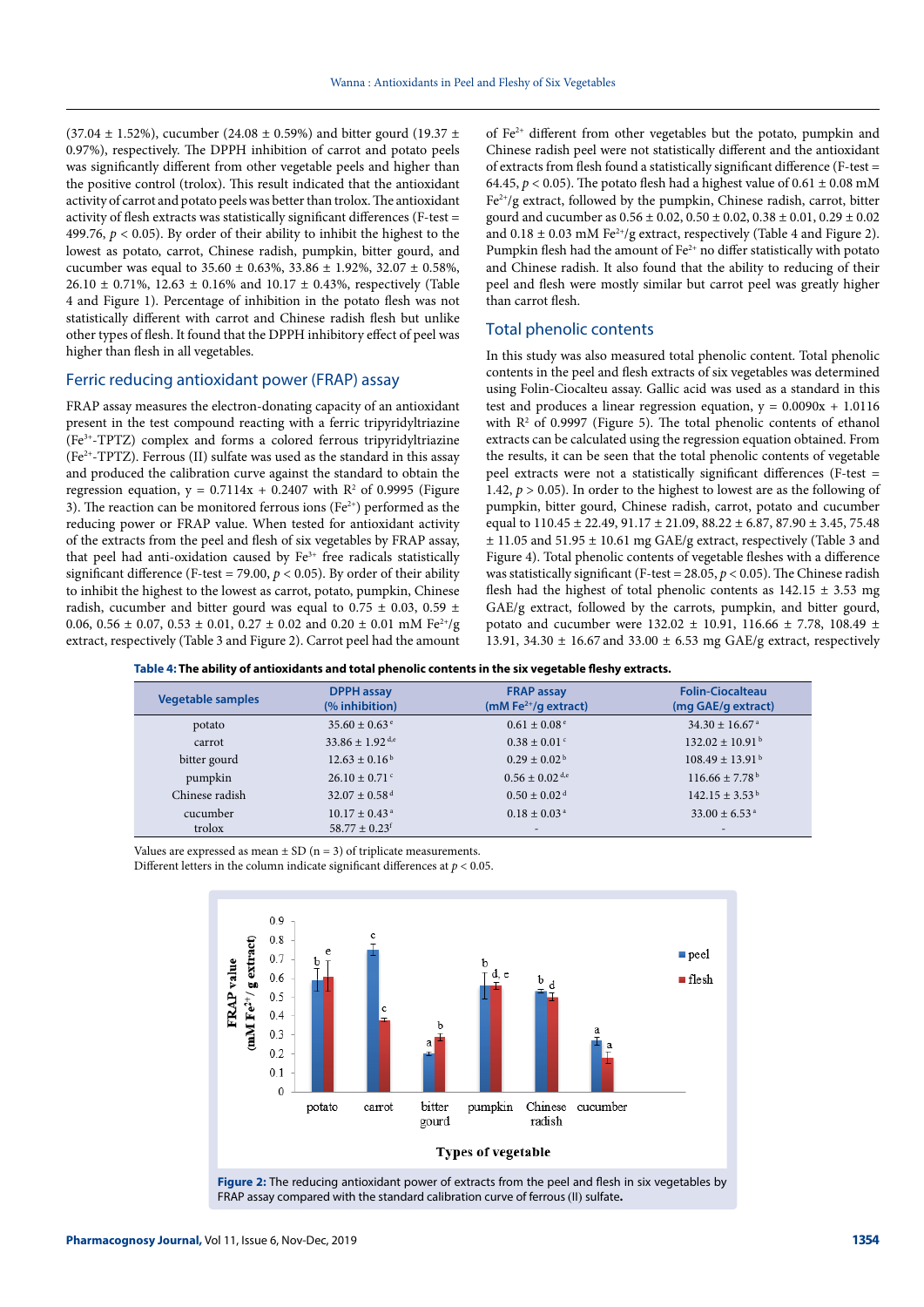



**Figure 4:** Total phenolic contents of six vegetable extracts from peel and flesh by Folin-Ciocalteu assay compared with the standard calibration curve of gallic acid.

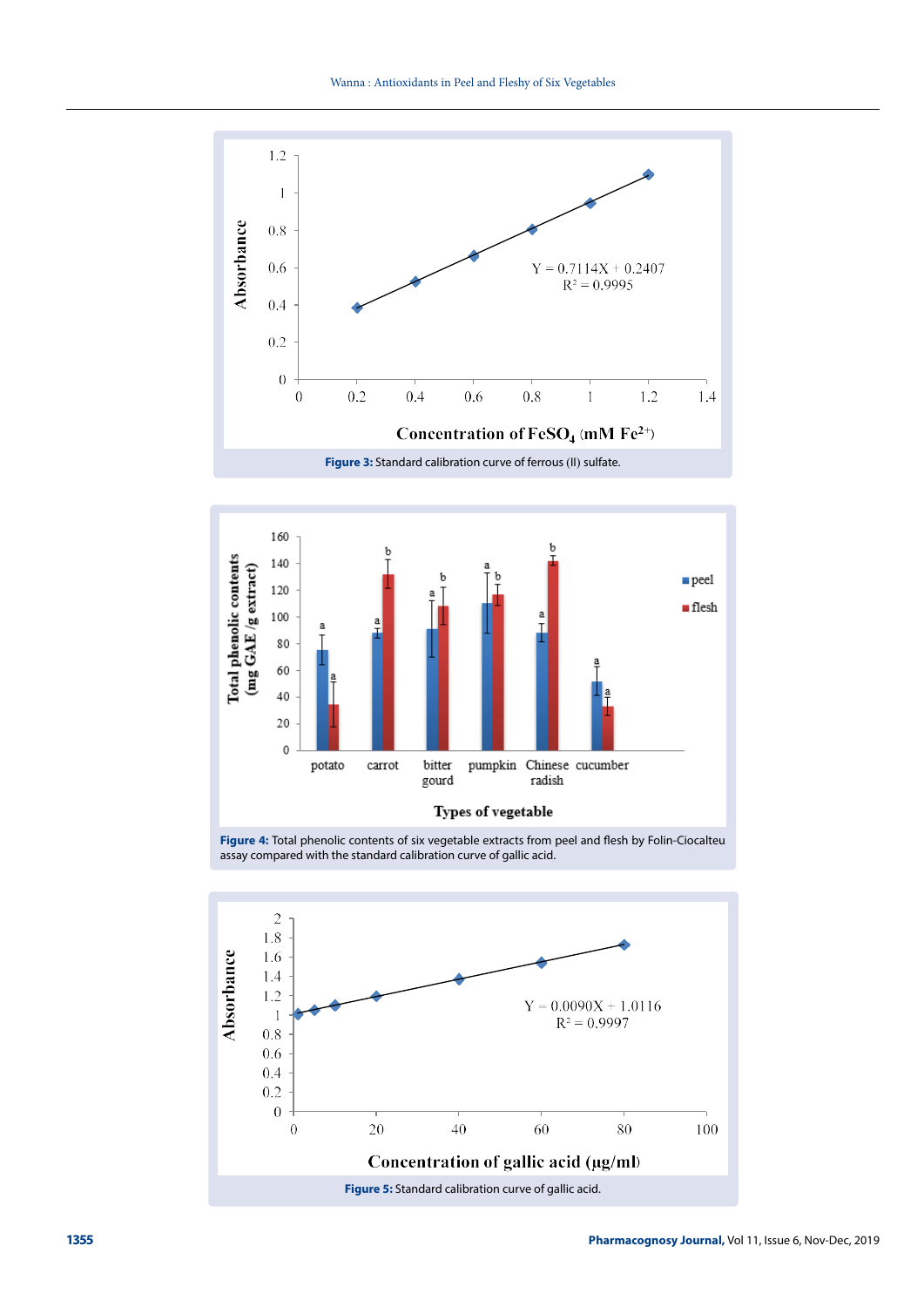| Assay       | <b>Vegetable peels</b>   |                              |            | <b>Vegetable fleshes</b>     |                          |            |
|-------------|--------------------------|------------------------------|------------|------------------------------|--------------------------|------------|
|             | <b>DPPH</b>              | <b>FRAP</b>                  | <b>TPC</b> | <b>DPPH</b>                  | <b>FRAP</b>              | <b>TPC</b> |
| <b>DPPH</b> | $\overline{\phantom{0}}$ | 0.931                        | 0.014      | $\overline{\phantom{a}}$     | 0.819                    | 0.088      |
| <b>FRAP</b> | $\overline{\phantom{a}}$ | $\qquad \qquad \blacksquare$ | 0.126      | $\qquad \qquad \blacksquare$ | $\overline{\phantom{a}}$ | 0.030      |

**Table 5: Correlation coefficients between antioxidant activities and total phenolic contents (TPC) of six vegetable peels and fleshes.**

(Table 4 and Figure 4). The flesh was higher total phenolic contents than the peel and the Chinese radish and carrot flesh were higher total phenolic contents when compared with a standard solution of gallic acid.

#### Correlation between antioxidant activity and total phenolic contents

The Pearson correlation coefficients between the antioxidant abilities by DPPH and FRAP assay with total phenolic contents of six vegetable extracts were depicted in Table 5. As shown in this study, there was a low correlation ( $r = 0.014$  and 0.126) in peels and the correlation in fleshes was also correlated similarly ( $r = 0.088$  and 0.030), respectively. The peels correlated inversely with fleshes in DPPH and FRAP assay with total phenolic contents. In addition, a considerable correlation which was noted in DPPH and FRAP assay in peel and flesh of six vegetables showed a relatively high positive correlation ( $r = 0.931$  and  $0.819$ ) respectively. Overall, the result revealed the existence of a positive correlation between antioxidant assays and total phenolic contents.

#### **DISCUSSION**

The method used in antioxidant activity test is the DPPH radical uptake method because it is a simple, easy method, and uses a small amount of sample.29 In addition, this method does not require a substrate because free radicals are available directly to replace the substrate. Useful property in determining the non-enzymatic antioxidant values of vegetables is the capacity of the extracts to inhibit the free radical DPPH. Antioxidants present in the extracts were expressed as the reduction of the purple-colored stable free radical 2, 2-diphenyl-1 picrylhydrazyl (DPPH) to the yellow-colored diphenylpicryl hydrazine by donating an electron or hydrogen. This reduction of the free radical diminishes cellular damage by allowing the neutralization of reactive oxygen species present in the solution.<sup>32</sup>

The results of this study found that carrot peel extract was the highest of the ability to inhibit DPPH free radicals and the number of ferrous ions ( $Fe<sup>2+</sup>$ ) as compared to other vegetable peels. The reductive capacity of compound depends on the presence of reductones, which exhibit antioxidative potential by breaking the free radical chain and donating a hydrogen atom.33 It was possible that extraction in ethanol was found to be more efficient than water in extracting the antioxidants present in vegetables; especially the carotenoids and the ethanolic extracts contained both polar and semi-polar compounds. The beta-carotene in carrots is capable to inhibit DPPH free radicals and also reducing ferric ions (Fe3+) into ferrous ions (Fe2+).34 But *Eryngium foetidum* (parsley) had the most antioxidant and the least antioxidant was carrot because bioactive compounds in parsley may be more antioxidant than beta-carotene in carrot. The antioxidants in carrot peel which contains variety of antioxidants such as vitamin A, B, C, and betacarotene were the high quantity and found falcarinol substance in carrot which is useful in anticancer as well.<sup>35</sup> There was also a study of the antioxidant activity of six vegetables by DPPH assay showed that *Cratoxylum formosum* (Tilapia) had the most antioxidant activity due to high chlorogenic acid when compared to total polyphenols. It was possible that carrot peel was capable of the most inhibition and may not be only phenolic compounds.36 From this result found that potato peel could inhibit free radicals inferior to carrot peel. The potato peel enriched several bioactive compounds such as vitamin A, B, C, beta-carotene, potassium, and minerals that help to eliminate free radicals. Ethanolic extracts from potato peel gave the highest phenolic content. As the evaluation of freeze-dried extracts by HPLC showed that gallic acid was the most phenolic compounds found in the extracts then caffeic acid, chlorogenic acid, protocatechuic acid, and vanillin respectively.37,38 Potato peel could inhibit free radicals due to various phenolic compounds and citric acid.39 Additionally, it was capable of reducing agents, iron-chelating capacity and inhibited the oxidation of linoleic acid.40

Pumpkin peel had the most total phenolic contents and also found carotenoids in the form of beta-carotene which has antioxidant properties include phenolic compounds.38,41 Pumpkin and carrot contained beta-carotene, a pigment of carotenoids which is a precursor in the synthesis of vitamin A, B1, B2, and  $C<sup>42</sup>$  Vegetables that can inhibit free radicals comprised mainly phenolic compounds such as flavonoid, phenolic acid, and anthocyanin which were found in the vegetable peels.26 The analysis of total phenolic contents in six vegetable fleshes showed that Chinese radish was the most because it was composed of phenolic compounds include kaempferol, cytidine, triterpenes, gentisic acid, hydrocinnamic acid, vanillic acid, pelargonidin, luteolin, myricetin and quercetin.43

Each vegetable has total phenolic compounds and antioxidant activity differently due to the differences in the species cultivation, the extraction methods and environmental factors, such as climatic growth conditions, growth, ripening stage, temperature, duration of storage and thermal treatment may have influenced the antioxidant activity.<sup>44-46</sup> The antioxidant activity of vegetable extracts also depends on the type and polarity of the extracting solvent, the isolation procedures and purity of active compounds, as well as the assay techniques and substrate used.47 The extraction solvent in this study was 70% ethanol while 100% acetone was used by Cao et al. (1996).<sup>25</sup>

In most vegetables, total phenolic compounds have been determined to be the main antioxidative compounds. Several studies have reported on the relationships between antioxidant activity and total phenolic contents. Some research found a correlation between the antioxidant activity and the phenolic contents, while others found no such relationship. The correlation between the antioxidant of plants 10 species by FRAP and TEAC was very high positive  $(r = 0.917)$ .<sup>48</sup> It is possible that both methods can be anti-oxidation though electron transferring mechanism. Other substances such as sugar, amine, ascorbic acid can be reduced Folin-Ciocalteu reagent change to blue resulting in too high phenolic compounds in those vegetables.<sup>49</sup> Moreover, flavanones are capable of providing hydrogen atoms less than anthocyanins and flavonols which them are phenolic compounds. As a result, the vegetables which contain flavanones were determined to have antioxidant activity less than the other two groups lead to be not related to the real number of phenolic compounds.<sup>50</sup> In this study, the findings did not show any relationship (Table 4). For example, potato flesh had the lowest total phenolic contents whereas its antioxidant activity was higher than others. Pumpkin peel and bitter gourd peel and flesh had the high total phenolic contents although its antioxidant activity was quite the lowest (Tables 2 and 3). Carotenoids in pumpkin do not eliminate free radicals as well as phenolic compounds. The antioxidant may be due to the enzymes in vegetables such as peroxidase, catalase as could be seen from the potato extracts which eliminate free radicals so well in spite of the amount of phenolic compounds is low.<sup>51</sup> The gallic acid was the predominant phenolic compound in the bitter gourd that was effective in reducing the stable radicle DPPH although the rate of reaction with DPPH is relatively low.32,52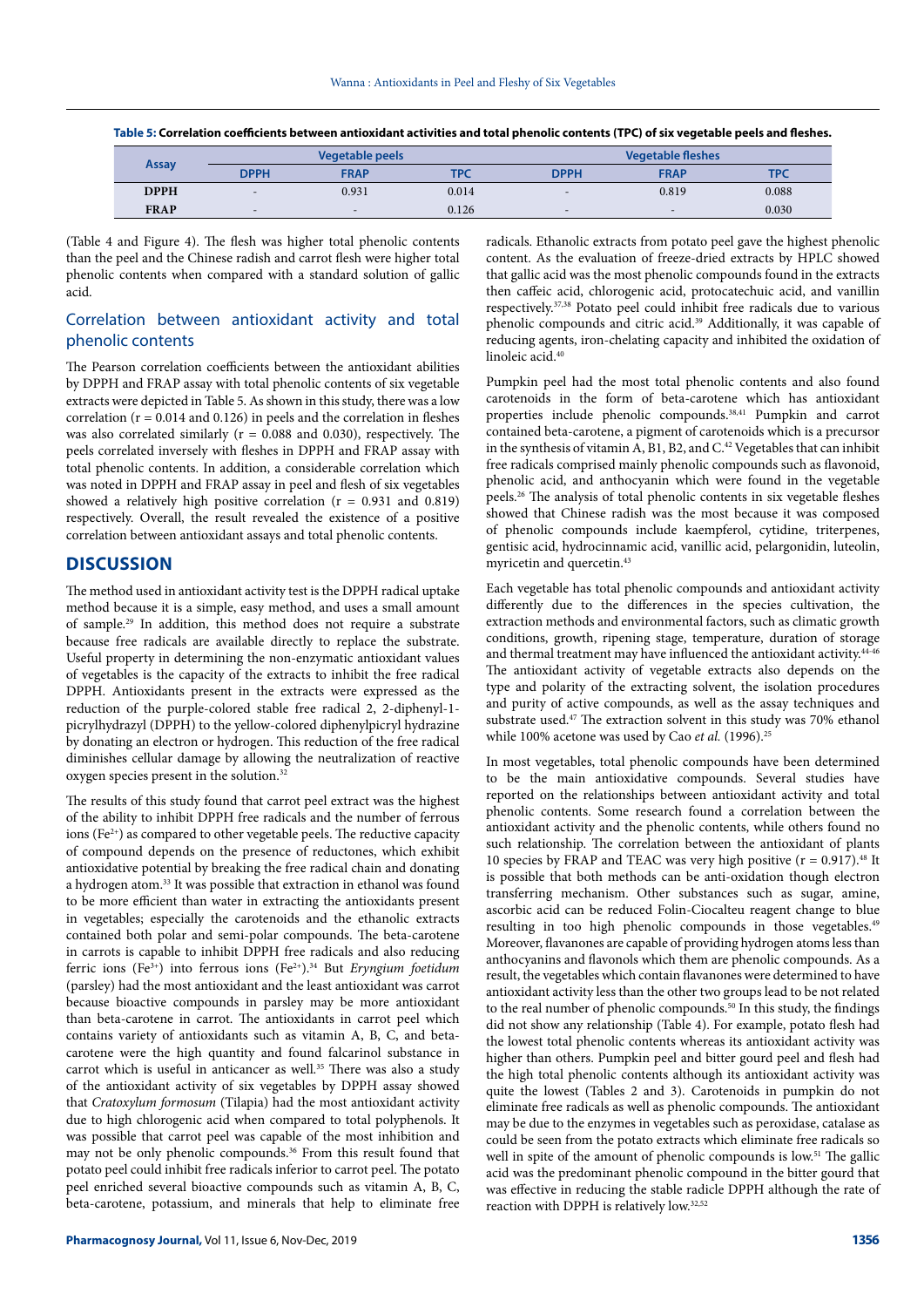According to the study in the antioxidant by DPPH and FRAP assay and total phenolic contents by Folin-Ciocalteu of six vegetable, ethanolic extract from peel and flesh found that carrot peel extract was the highest capacity of antioxidants as  $61.80 \pm 6.14\%$  and  $0.75 \pm 0.03$  mM  $Fe<sup>2+</sup>/g$  extract respectively. Potato flesh extract was the best antioxidant of 35.60  $\pm$  0.63% and 0.61  $\pm$  0.08 mM Fe<sup>2+</sup>/g extract respectively. The highest and lowest total phenolic contents in peel were pumpkin and cucumber equal to  $110.45 \pm 22.49$  and  $51.95 \pm 10.61$  mg GAE/g extract respectively. Extract from Chinese radish flesh had the highest total phenolic contents as 142.15 ± 3.53 mg GAE/g extract and extract from cucumber was the lowest as  $33.00 \pm 6.53$  mg GAE/g extract. Besides, the ability of antioxidants did not correlate with the total phenolic contents.

#### **CONCLUSION**

These results suggested that the antioxidant activities and the presence of phenolic compounds in six vegetable peels and fleshes can serve as a potential source of antioxidants to protect against free radical damage, which could be useful in the prevention of diseases. This may be useful information for identifying processing waste materials that are rich in these protective components for the development of food products with appropriate antioxidant properties. Further studies in peel and flesh are warranted to validate its functional and physiological benefits for utilizing antioxidants containing extracts as nutraceuticals and in food industries for human consumption which are safe and healthpromoting.

#### **ACKNOWLEDGEMENT**

The author gratefully acknowledges the Institute for Research and Development to support a grant and necessary support of this work by Faculty of Science and Technology, Suan Sunandha Rajabhat University, Bangkok, Thailand.

#### **CONFLICT OF INTEREST**

The author declared no conflict of interest.

#### **ABBREVIATION**

DPPH: 2, 2-Diphenyl-1-picrylhydrazyl; FRAP: Ferric reducing antioxidant power; GAE: Gallic acid equivalents; TPC: Total phenolic contents.

#### **REFERENCES**

- 1. Pavithra K, Vadivukkarasi S. Evaluation of free radical scavenging activity of various extracts of leaves from *Kedrostis foetidissima* (Jacq.) Cogn. Food Science and Human Wellness. 2015;4(1):42-6.
- 2. Mantena RKR, Wijburg OLC, Vindurampulle C, Bennett-Wood VR, Walduck A, Drummond GR, *et al*. Reactive oxygen species are the major antibacterial against *Salmonella typhimurium* purine auxotrophs in the phagosome of RAW2647.7 cells. Cell Microbiology. 2008;10:1058-73.
- 3. Hereberg S, Galan P, Preziosi P, Alfarez M, Vasquez C. The potential role of antioxidant vitamins in preventing cardiovascular diseases and cancers. Nutrition. 1998;14:513-20.
- 4. Wang SY, Jiao H. Scavenging capacity of berry crops on superoxide radicals, hydrogen peroxide, hydroxyl radicals, and singlet oxygen. Journal of Agricultural and Food Chemistry. 2000;48:5672-6.
- 5. Skerget M, Kotnik P, Hadolin M, Hras AR, Simonic M, Knez Z. Phenols, proanthocyanidins, flavones and flavonols in some plant materials and their antioxidant activities. Food Chemistry. 2005;89(2):191-8.
- 6. Hudson BJF. Ed. Food Antioxidants. Elsevier Applied Science: London; 1990.
- Hall CA, Cuppett SL. Structure-activities of natural antioxidants. In Antioxidant Methodology In Vivo and In Vitro Concepts; Aruoma, OI, Cuppett, SL, Eds.; AOCS Press: Champaign, IL; 1997. p. 2-29.
- 8. Kaur C, Kapoor HC. Anti-oxidant activity and total phenolic content of some Asian vegetables. International Journal of Food Science and Technology. 2002;37:153-61.
- 9. Manach C, Scalbert A, Morand C, Remesy C, Jimenez L. Polyphenols: food sources and bioavailability. The American Journal of Clinical Nutrition. 2004;79(5):727-47.
- 10. Kalt W. Effects of production and processing factors on major fruit and vegetable antioxidants. Journal of Food Science 2005;70:11-9.
- 11. Block G, Patterson B, Subar A. Fruit, vegetables, and cancer prevention: A review of the epidemiological evidence. Nutrition and Cancer. 1992;18:1-29.
- 12. Lunet N, Lacerda-Vieira A, Barros H. Fruit and vegetables consumption and gastric cancer: A systematic review and meta-analysis of cohort studies. Nutrition and Cancer. 2005;53:1-10.
- 13. Michels KB, Giovannucci E, Chan AT, Singhania R, Fuchs CS, Willett WC. Fruit and vegetable consumption and colorectal adenomas in the nurses' health study. Cancer Research. 2006;66:3942-53.
- 14. He F, Nowson C, Lucas M, Macgregor G. Increased consumption of fruit and vegetables is related to a reduced risk of coronary heart disease: Meta-analysis of cohort studies. Journal of Human Hypertension. 2007;21:717-28.
- 15. Schaffer S, Schmidt-Schillig S, Muller WE, Eckert GP. Antioxidant properties of mediterranean food plant extract geographical differences. Journal of Physiology and Pharmacology. 2007;56(Suppl.1):115-24.
- 16. Ayala-Zavala JF, Wang SY, Wang CY, Gonzalez-Aguilar GA. Effect of temperature on antioxidant capacity and aroma compounds in strawberry fruit. LWT-Food Science and Technology. 2004;37:687-95.
- 17. Goulas V, Manganaris GA. Exploring the phytochemical content and the antioxidant potential of citrus fruits grown in Cyprus. Food Chemistry. 2012;131:39-47.
- 18. Friedmen M. Chemistry, biochemistry and dietary role of potato polyphenols. Journal of Agricultural and Food Chemistry. 1997;45:1523-40.
- 19. Agarwal M, Kumar A, Gupta R, Upadhyaya S. Extraction of polyphenol, flavanoid from *Emblica officinalis*, *Citrus limon*, *Cucumis sativus* and evaluation of their antioxidant activity. Oriental Journal of Chemistry. 2012;28:993-8.
- 20. Mala S, Kurian A. Nutritional composition and antioxidant activity of pumpkin waste. International Journal of Pharmaceutical, *Chemical* and Biological Sciences. 2016;6(3):336–44.
- 21. Hager TJ, Howard LR. Processing effects on carrot phytonutrients. Horticultural Science. 2006;41:74-9.
- 22. Begum S, Ahmed M, Siddiqui BS, Khan A, Saify ZS, Arif M. Triterpenes, a sterol, and a monocyclic alcohol from *Momordica charantia*. Phytochemistry. 1997;44(7):1313-20.
- 23. Ames BM, Shinena MK, Hagen TM. Oxidants, antioxidants and the degenerative disease of aging. Proceedings of the National Academy of Sciences of the United States of America. 1993;90:7915-22.
- 24. Gillman MW, Cupples LA, Gagnon D, Posner BM, Ellison RC, Castelli WP, Wolf PA. Protective effect of fruits and vegetables on development of stroke in men. JAMA. 1995;273:113-7.
- 25. Cao G, Sofic E, Prior RL. Antioxidant capacity of tea and common vegetables. Journal Agricultural and Food Chemistry. 1996;44:3426-31.
- 26. Barros L, Ferreira MJ, Queiros B, Ferreira ICFR, Baptista P. Total phenols, ascorbic acid, β-carotene and lycopene in Portuguese wild edible mushrooms and their antioxidant activities. Food Chemistry. 2007;103(2):413-9.
- 27. Hina A, Narjis N. Free radical scavenging activity of pulps and peels of some selected vegetables commonly used in Pakistan. Pakistan Journal of Agricultural Research. 2017;30(1):55-66.
- 28. Wanna C, Sudhadham M. The effect of coconut water and boiling on antioxidant activity and total phenolic contents in *Schizophyllum commune* Fr. Pharmacognosy Journal. 2018;10(5):925-31.
- 29. Seephonkai P, Samchai S, Thongsom A, Sunaart S, Kiemsanmuang B, Chakuton K. DPPH radical scavenging activity and total phenolics of *Phellinus* mushrooms extracts collected from Northeast of Thailand. Chinese Journal of Natural Medicines. 2011;9(6):441-5.
- 30. Benzie IFF, Strain JJ. The ferric reducing ability of plasma (FRAP) as a measure of antioxidant power: the FRAP assay**.** Analytical Biochemistry. 1996;239:70-6.
- 31. Tibuhwa DD. A comparative study of antioxidant activities between fresh and dry mushrooms in the genera *Cantharellus* and *Afrocantharellus* from Tanzania. Food and Nutrition Science. 2014;5:212-21.
- 32. Wu S, Ng L. Antioxidant and free radical scavenging activities of wild bitter melon (*Momordica charantia* Linn. var. abbreviata Ser.) in Taiwan. LWT-Food Science and Technology. 2008;41:323-0.
- 33. Alasalvar C, Karamac M, Amarowicz R, Shahidi F. Antioxidant and antiradical activities in extracts of hazelnut kernel (*Corylus avellena* L.) and hazelnut green leafy cover. Journal of Agricultural and Food Chemistry. 2006;54:4826- 32.
- 34. Biswas AK, Sahoo J, Chatli MK. A simple UV-Vis spectrophotometric method for determination of beta-carotene content in raw carrot, sweet potato and supplemented chicken meat nugges. Food Science and Technology. 2011;44:1809-13**.**
- 35. Buachum P, Wongsiri R, Innoi O. North Eastern Science and Technology Conference, Ubon Ratchathani Rajabhat University; 2015.